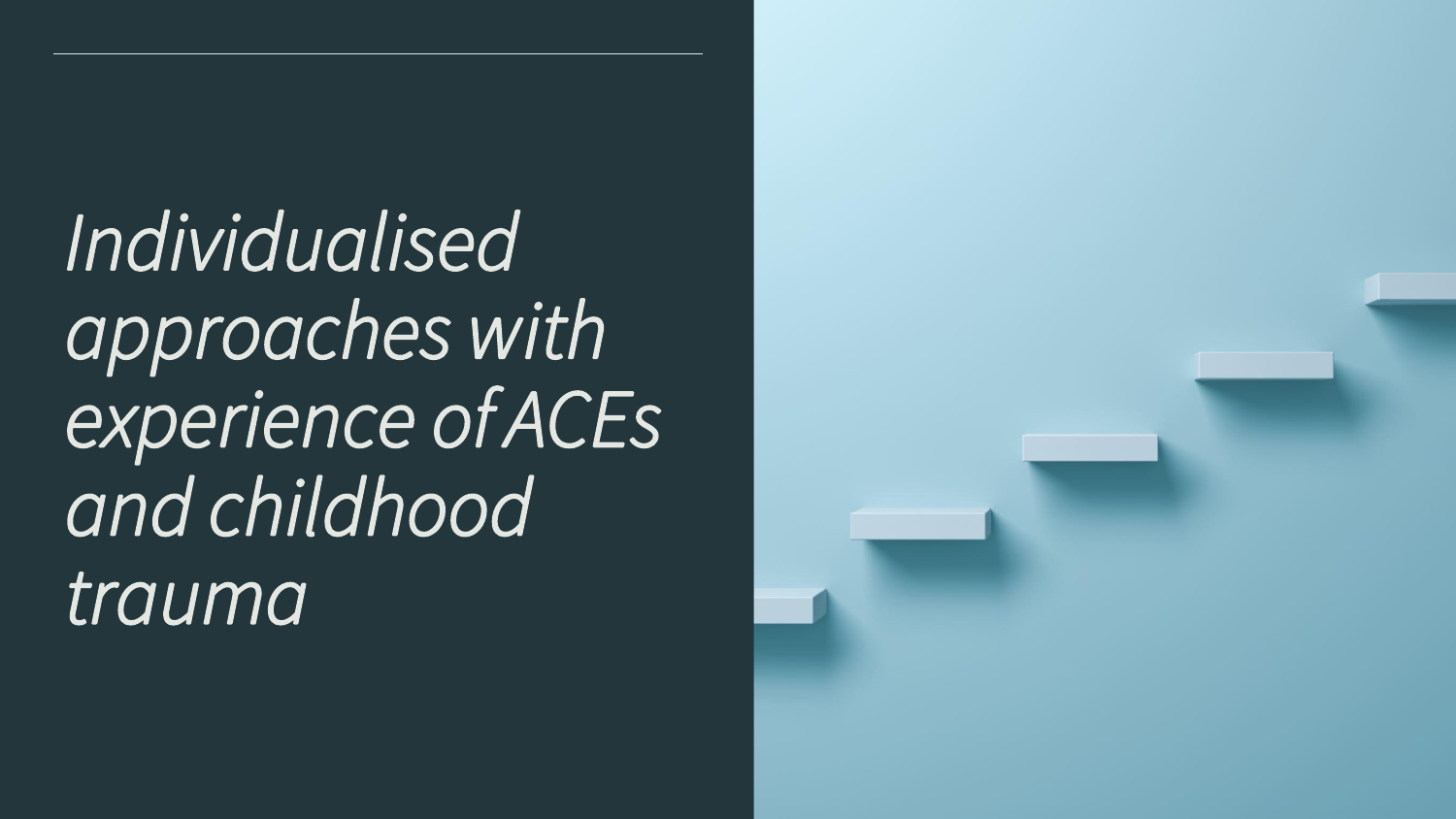*'Rehabilitation is a primary consideration when sentencing a young person. When selecting a sentence the court should, where appropriate, seek to rehabilitate the young person and to reduce the risk of reoffending'.* 

Sentencing Young People (sentencing Guideline) 2021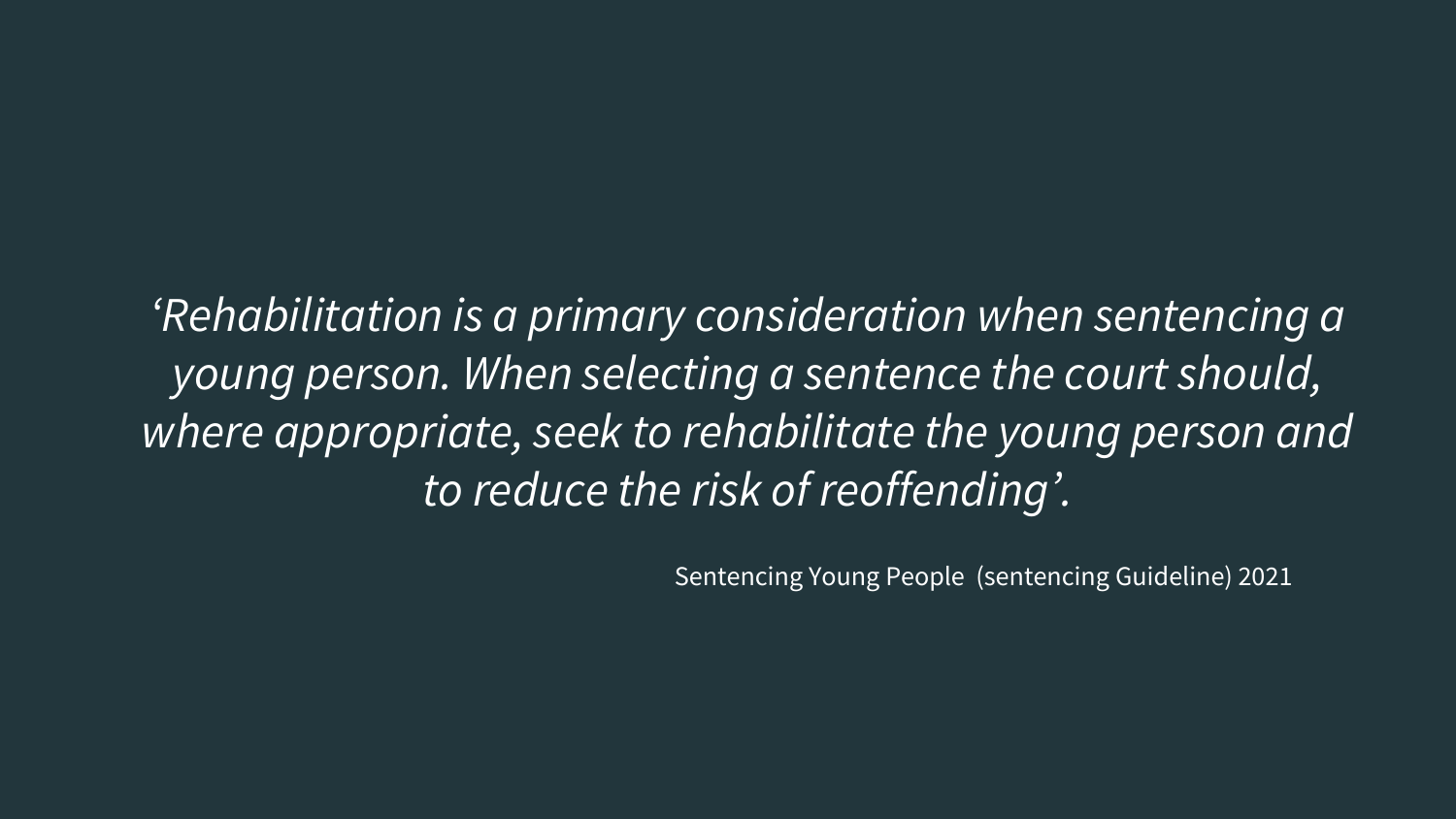# *Attachment?*

## $\triangleright$  What do we need as children?



### $\triangleright$  Where do we get it?

#### IF IT DOESN'T COME FROM HERE….



YOUNG PEOPLE WILL ALWAYS FIND IT HERE…



**Young people are 's eeking' attachment in gangs**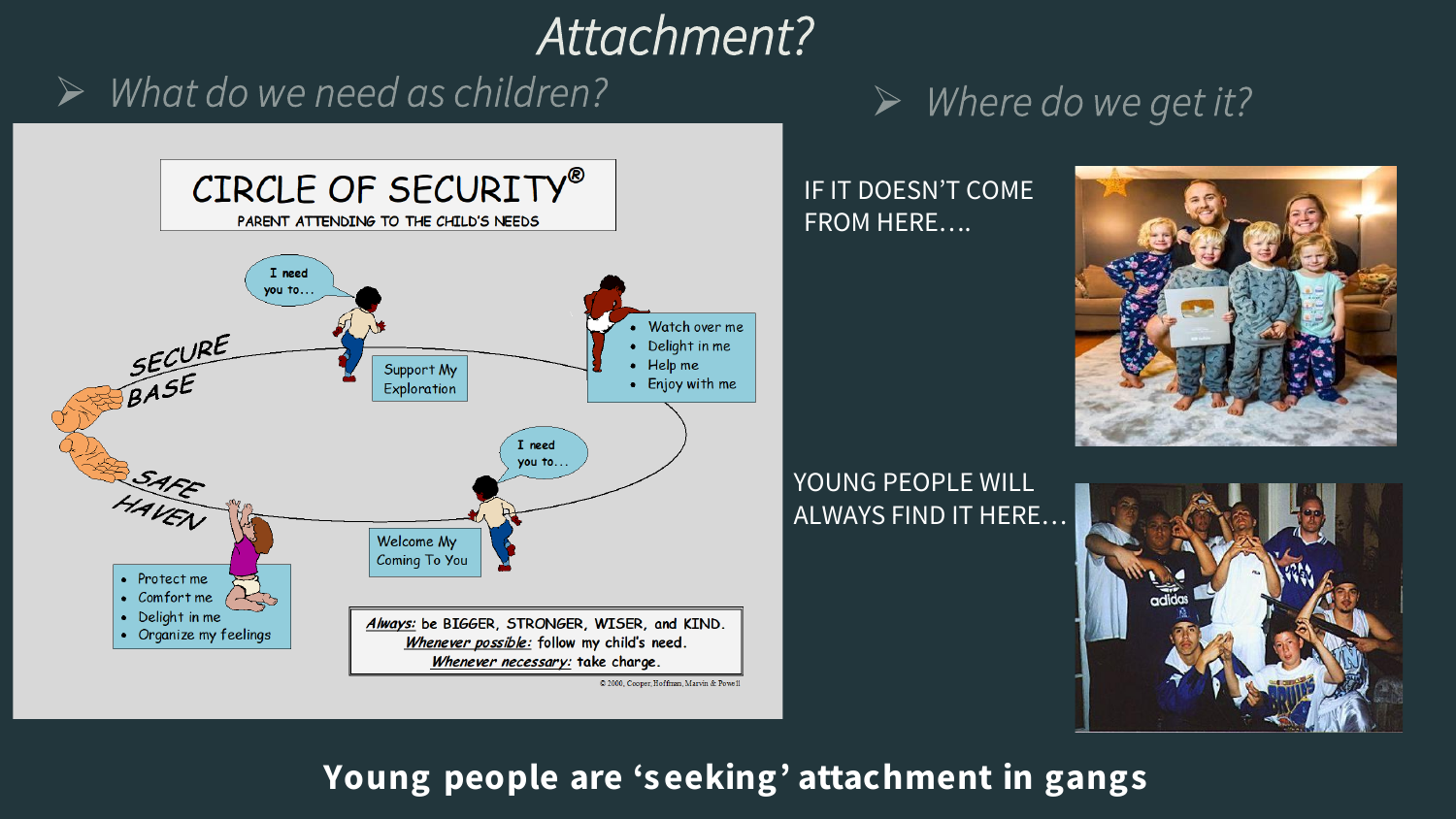### *What can this trauma lead to?*



\* They all experience addiction. This is a self soothing behaviour to numb the pain from trauma. This works!\*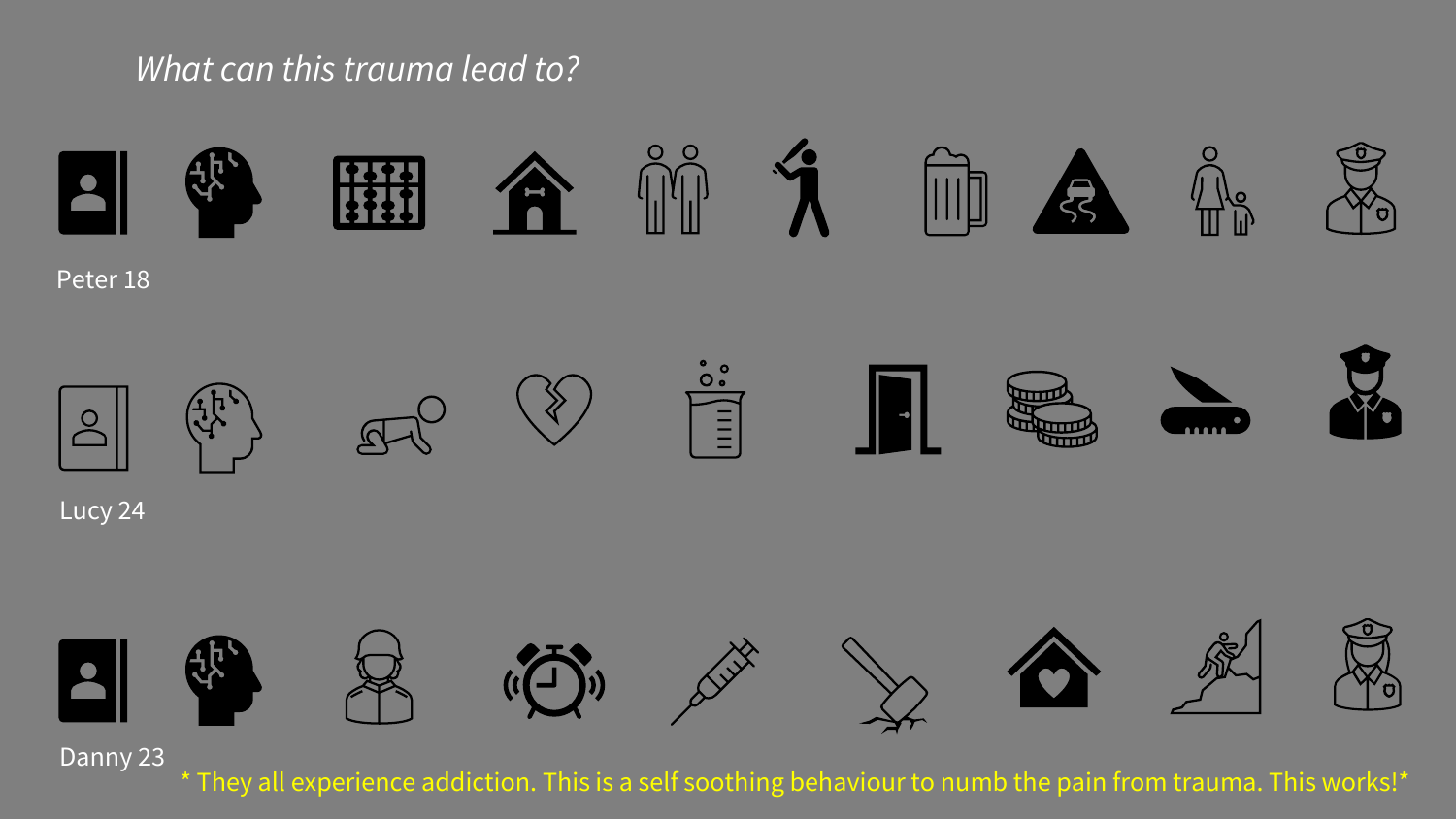# **So how do we rehabilitate?**

### 8 Qualities of a Healthy Relationship





Trust









Commitment



Traumatised young people need;

- $\triangleright$  Surrounded by healthy relationships with healthy **boundaries** (the opposite of what they have had )
- $\triangleright$  Support from a mentor who has 'lived experience' with recovery from trauma/addiction/mental health

(emotionally mature, peer-orientated & safe role models)

 $\triangleright$  A healthy dose of hope and a system that believes they CAN change

**Peter, Lucy & Danny all need this**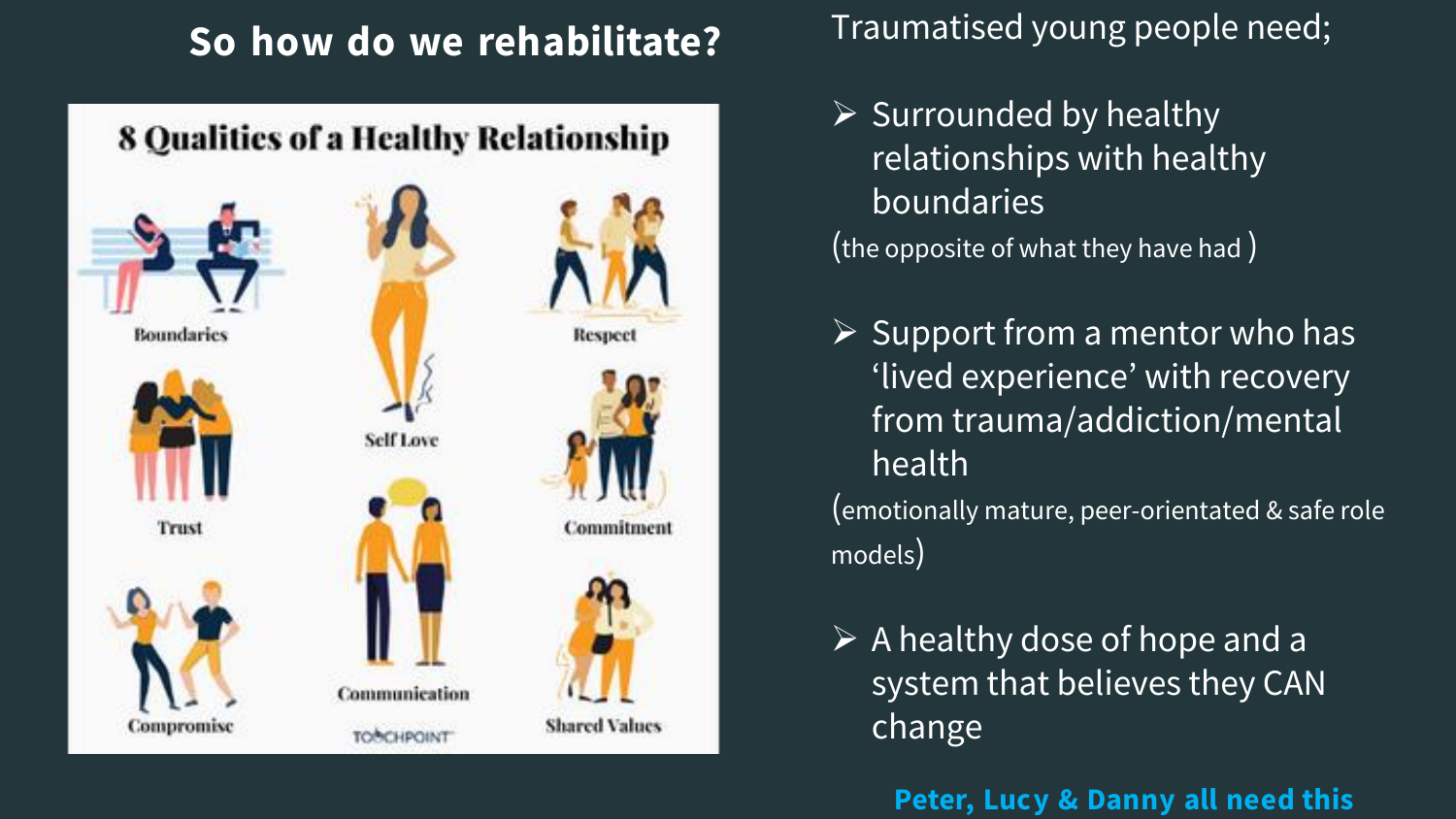*What do we know that W O R K S and is healthy for these individuals & what NE E D S work to help reduce reoffending? ?*



#### Lucy 24

These are the individualized motivators and resilient factors which will rehabilitate and reduce reoffending



Danny 23

These are the individualized risk factors which will require support in order to reduce reoffending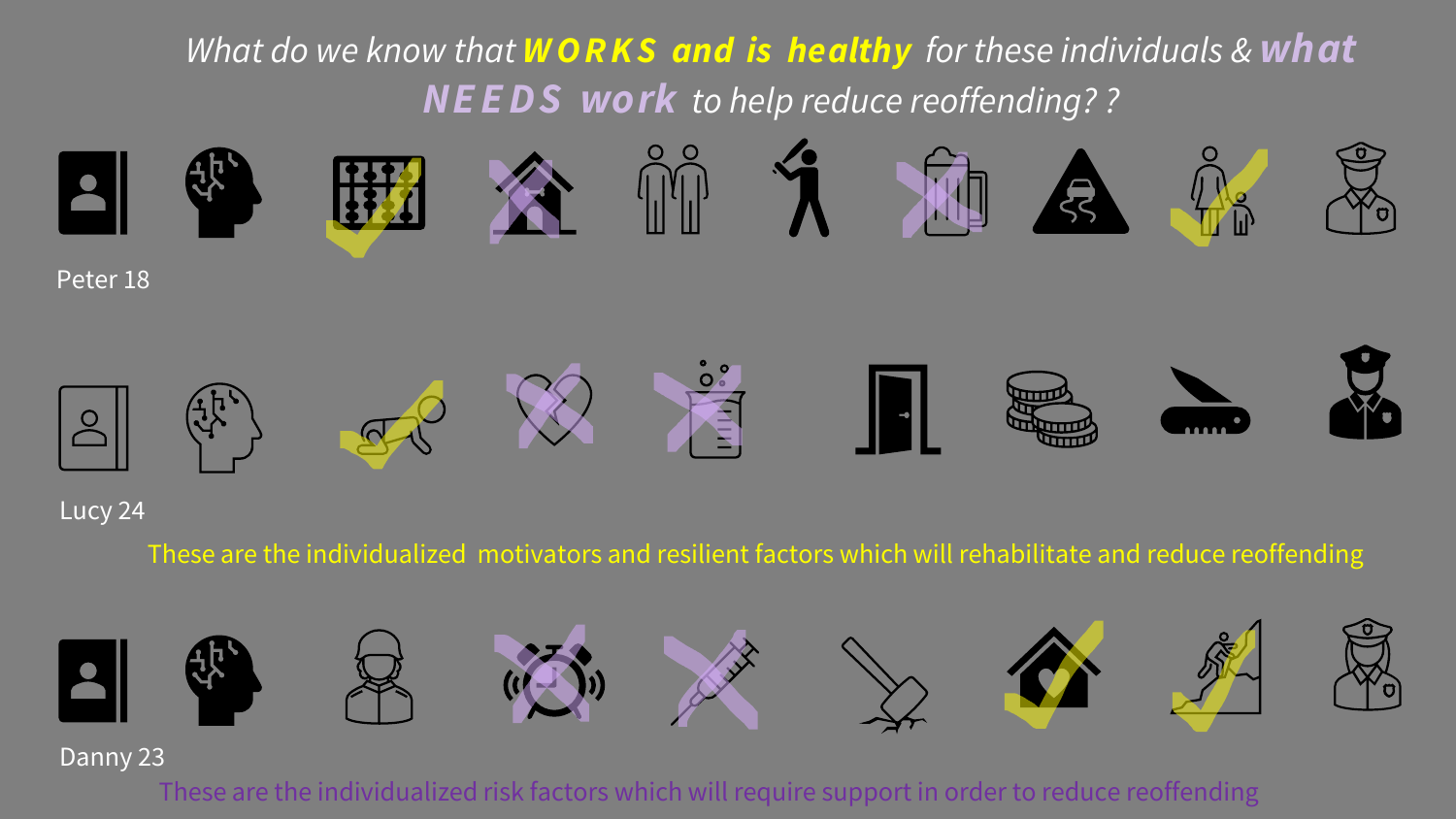#### **Key take-away mes s ages**

- The science is clear, and the guidelines are not only useful , but they are also CRUCIAL.
- We ALL have a part to play in rehabilitation and reducing reoffending. We want to make Scotland safer. We are on your side!

- Judges – Be kinder. If you can't be kinder…at least be curious. *Ask questions E.g., "Peter, do you think you have a problem with drugs/alcohol which affects your violence? Would you be willing to address that?"*